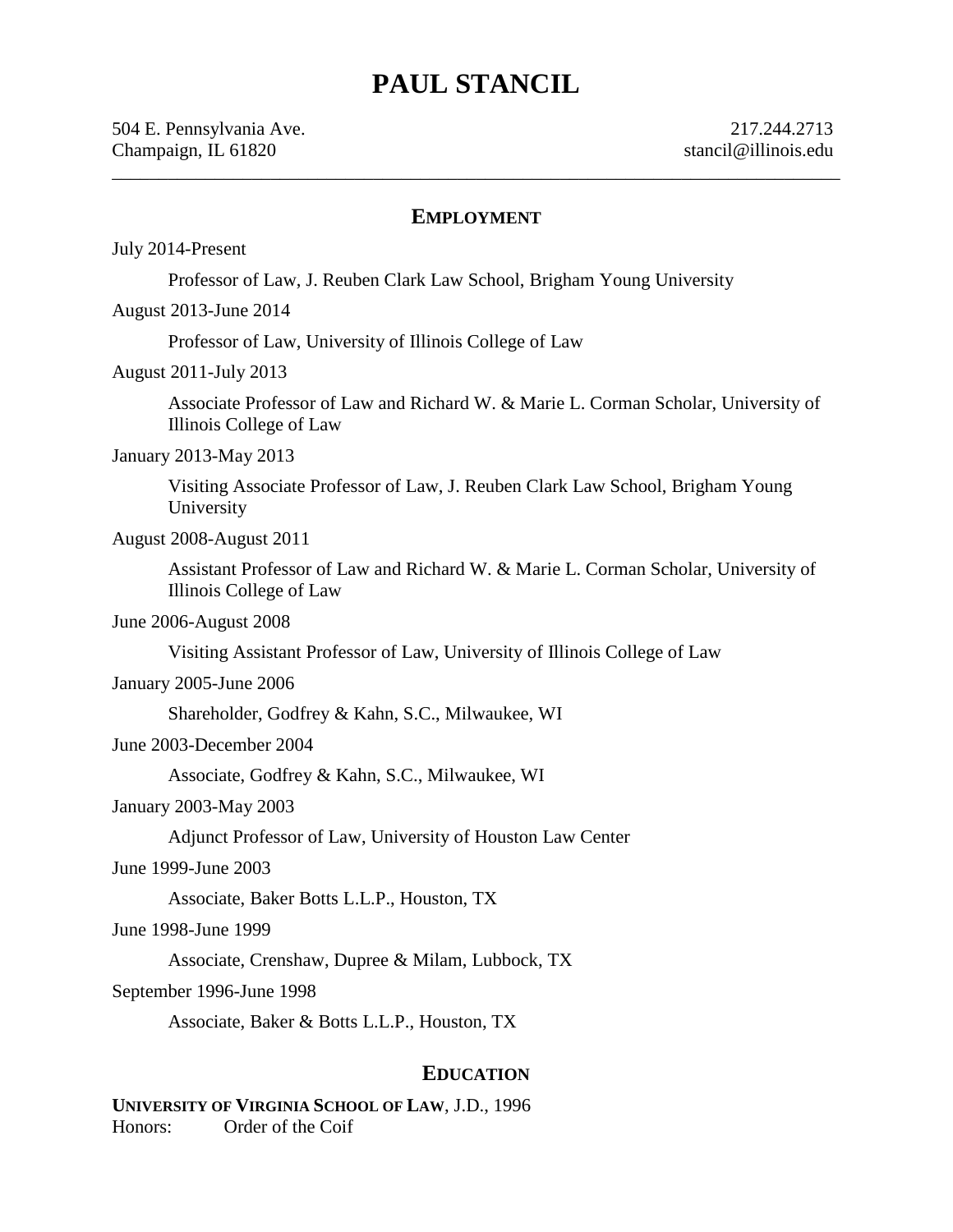Omicron Delta Kappa

**UNIVERSITY OF VIRGINIA**, B.A., 1993. Economics and Spanish Honors: Echols Scholar Dean's List

### **PUBLICATIONS**

Paul Stancil, *The Problem with One-Size-Fits-All Procedure*, FLA. ST. U. L. REV. (forthcoming 2014)

Paul Stancil, *Congressional Silence and the Statutory Interpretation Game*, 54 WM & MARY L. REV. 1251 (2013)

Paul Stancil, *The Legal Academy as Dinner Party: A (Short) Manifesto on the Necessity of Inter-Interdisciplinary Legal Scholarship*, 2011 U. ILL. L. REV. 1577 (2011)

Paul J. Stancil, *Close Enough for Government Work: The Committee Rulemaking Game*, 96 VIRGINIA L. REV. 69 (2010)

Paul Stancil, *Balancing the Pleading Equation,* 61 BAYLOR L. REV. 90 (2009)

Paul Stancil, *Assessing Interest Groups: A Playing Field Approach*, 29 CARDOZO L. REV. 1273 (2008)

Paul Stancil, *Atomism and the Private Merger Challenge*, 78 TEMPLE L. REV. 949 (2006)

Paul Stancil, *Still Crazy After All These Years: Understanding the Robinson-Patman Act Today,*  BUS. LAW TODAY, Sept./Oct. 2004 at 39-43

## **WORKS-IN-PROGRESS**

*Chicago(School) Corruption: Understanding Antitrust Conspiracies*-article series examining and explaining significant disconnects between non-interventionist Chicago School theory claiming that costs of antitrust enforcement exceed benefits and the persistence of real-world antitrust conspiracies. Series will contain case-study, theoretical, quantitative empirical, and experimental work.

*Serving Two Masters: Attorneys, Judges, Clients, and Agency Costs*-article exploring the economic incentives facing attorneys in civil litigation.

*Passion and the Adversary System: How Attorney Self-Selection Shapes Litigation*-article presenting an economic model of litigation in which attorneys self-select specializations from which they derive idiosyncratically high personal utility.

*Knowing the Odds: An Empirical Study of Juries, Numeracy, and Verdicts*-article reporting results of planned empirical study of correlation between jurors' statistical numeracy and use of special or general jury verdict form.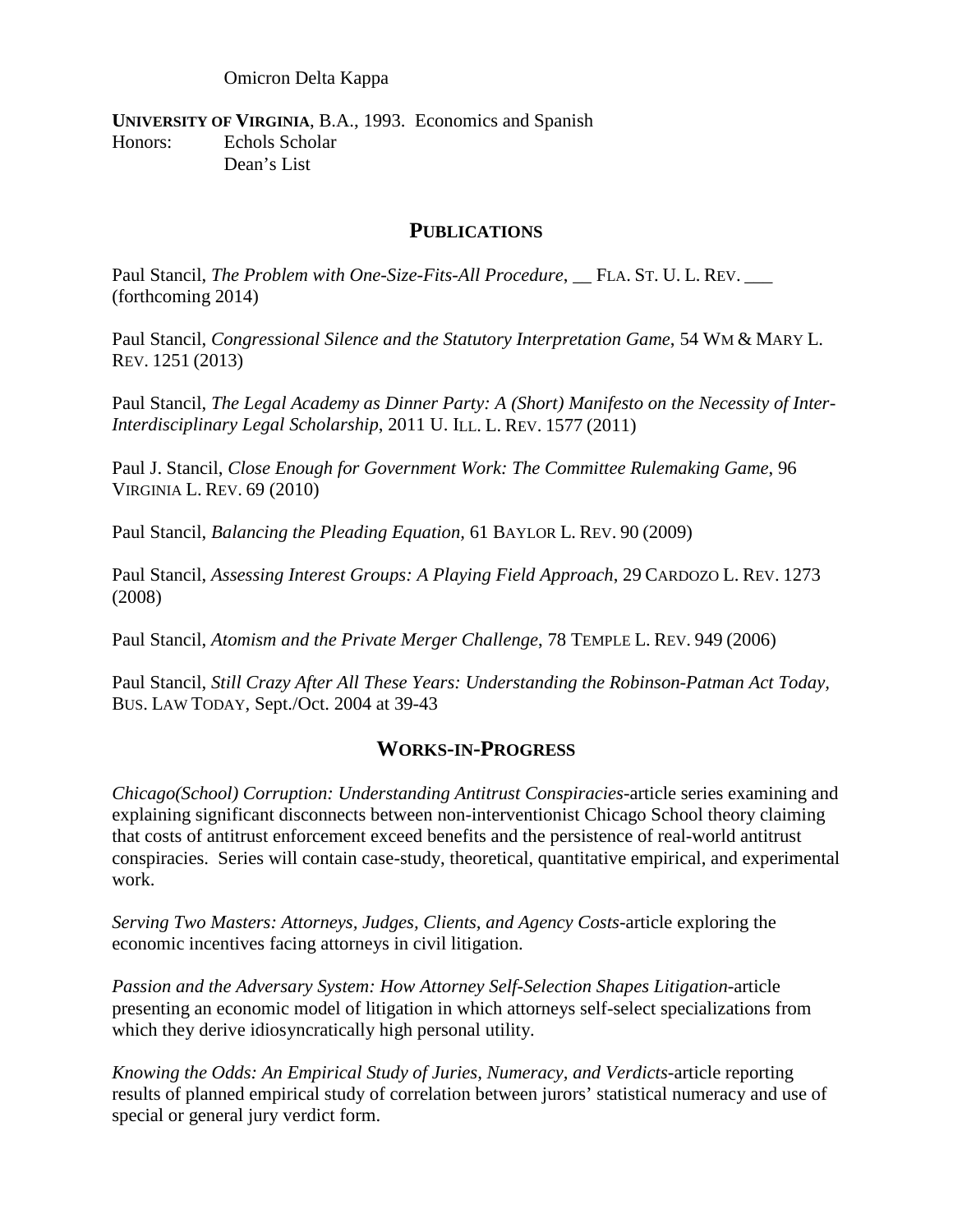# **PAPERS AND TALKS PRESENTED**

April 2013 – Presented "Chicago (School) Corruption" to faculty at Brigham Young University J. Reuben Clark Law School, Provo UT

April 2013 – Invited presenter of "Chicago (School) Corruption" to Houston Bar Association Antitrust Section, Houston, TX

October 2012 – Invited presenter of "The Problem with One-Size-Fits-All Procedure" to participants at 2012-13 Junior Faculty Federal Courts Conference, Williamsburg, VA

September 2012 – presented "The Problem with One-Size-Fits-All Procedure" to a faculty workshop at Indiana University Maurer School of Law, Bloomington, IN

April 2012 – Invited to present "Congressional Silence and the Statutory Interpretation Game" to participants at Midwest Political Science Association National Conference, Chicago, IL.

February 2012 – Presented "Congressional Silence and the Statutory Interpretation Game" to a faculty workshop at Washington University School of Law, St. Louis, MO

February 2012 – Invited presenter of "Congressional Silence and the Statutory Interpretation Game" to participants at 2011-12 Junior Faculty Federal Courts Conference, Miami, FL (commenter, Janet Alexander)

December 2011 – Presented "Congressional Silence and the Statutory Interpretation Game" to participants at Washington University Junior Faculty Workshop, St. Louis, MO.

August 2011 – Presented "Lawyers, Behavioral Incentives, and Agency Costs" as an informal workshop at 2011 Big Ten Untenured Conference, Bloomington, IN

June 2011 – Presented "The Litigation Love Triangle and Agency Costs" as an informal workshop at University of Illinois College of Law, Champaign, IL

April 2011 – Invited presenter of "Rules, Standards, Costs, and Agents" to participants at 2011 Midwest Political Science Association National Conference, Chicago, IL

February 2011– Presented "The Timing of Direct Democracy" as an informal workshop at the University of Illinois College of Law, Champaign, IL

February 2011 – Presented "Rules, Standards, Costs, and Agents" to a faculty workshop at St. Mary's University School of Law, San Antonio, TX

January 2011 – Competitively selected to present "Rules, Standards, Costs, and Agents" at 2011 Federalist Society Annual Meeting's Young Scholars Panel (commenter, Richard Epstein)

November 2010 – Moderated Panel with Ian Ayres & Alan Schwartz and presented "The Legal Academy as Dinner Party: A (Short) Manifesto on the Necessity of Inter-Interdisciplinary Legal Scholarship" to participants in conference honoring Thomas Ulen, Champaign, IL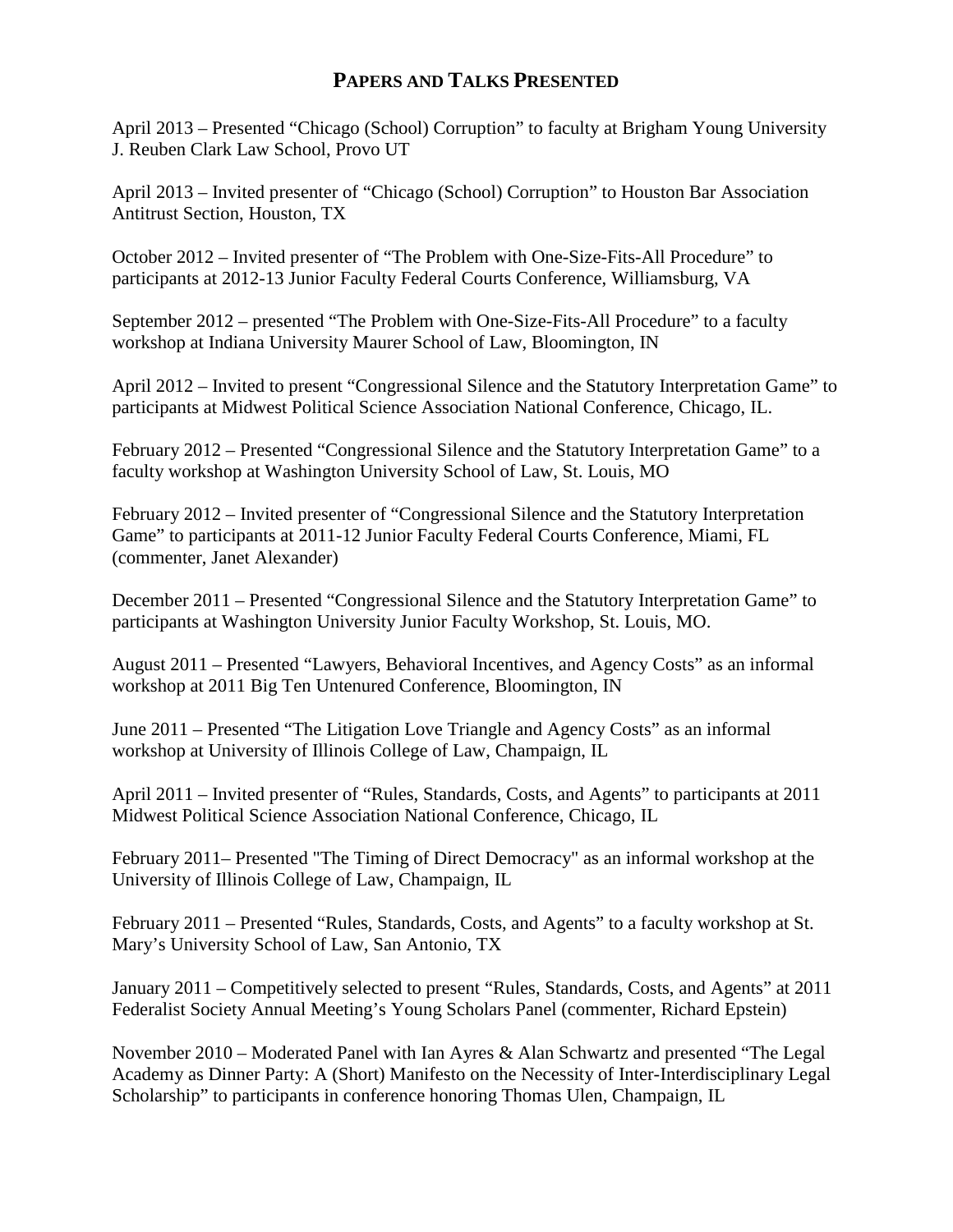October 2010 – Presented "Rules, Standards, Costs, and Agents" to participants at 2010 Midwestern Law & Economics Association Conference, Boulder, CO

October 2010 – Presented "Rules, Standards, Costs, and Agents" to a faculty workshop and to students in a Law & Economics colloquium at Notre Dame Law School, South Bend, IN

May 2010 – Participated as an invited member of "Authors Meet Critics" panel discussing Stearns & Zywicki, *Public Choice Concepts and Applications in Law* at 2010 Law & Society Association Annual Meeting, Chicago, IL

April 2010 – Presented "Close Enough for Government Work: The Committee Rulemaking Game" to participants at 2010 Midwest Political Science Association National Conference, Chicago, IL

October 2009 – Presented "Close Enough for Government Work: The Committee Rulemaking Game" to participants at 2010 Midwestern Law & Economics Association Conference, South Bend, IN

October 2009 – Presented "Close Enough for Government Work: The Committee Rulemaking Game" to participants at 2009 Junior Faculty Federal Courts Conference, East Lansing, MI (commenter, Martin Redish)

August 2009 – Presented "Close Enough for Government Work: The Committee Rulemaking Game" to participants at 2009 Big Ten Untenured Conference, Champaign, IL

May 2009 – Presented "Close Enough for Government Work: The Committee Rulemaking Game" to participants at Washington University Junior Faculty Workshop, St. Louis, MO

February 2009 – Presented "Balancing the Pleading Equation" to a faculty workshop at Northwestern University Law School, Chicago, IL

October 2008 – Presented "Balancing the Pleading Equation" to participants at 2008 Canadian Law & Economics Association conference, Toronto, ON

October 2008 – Presented "Balancing the Pleading Equation" to participants at 2008 Midwestern Law & Economics Association Conference, Chicago, IL

January 2008 – Presented "Balancing the Pleading Equation" to a faculty workshop at the Indiana University Robert H. McKinney School of Law, Indianapolis IN

February 2008 – Presented "Balancing the Pleading Equation" to a faculty workshop at the University of Illinois College of Law, Champaign, IL

December 2006 – Presented "Assessing Interest Groups: A Playing Field Approach" to a faculty workshop at Washington University School of Law, St. Louis, MO

November 2006 – Presented "Assessing Interest Groups: A Playing Field Approach" as an informal "incubator" workshop at University of Virginia School of Law, Charlottesville, VA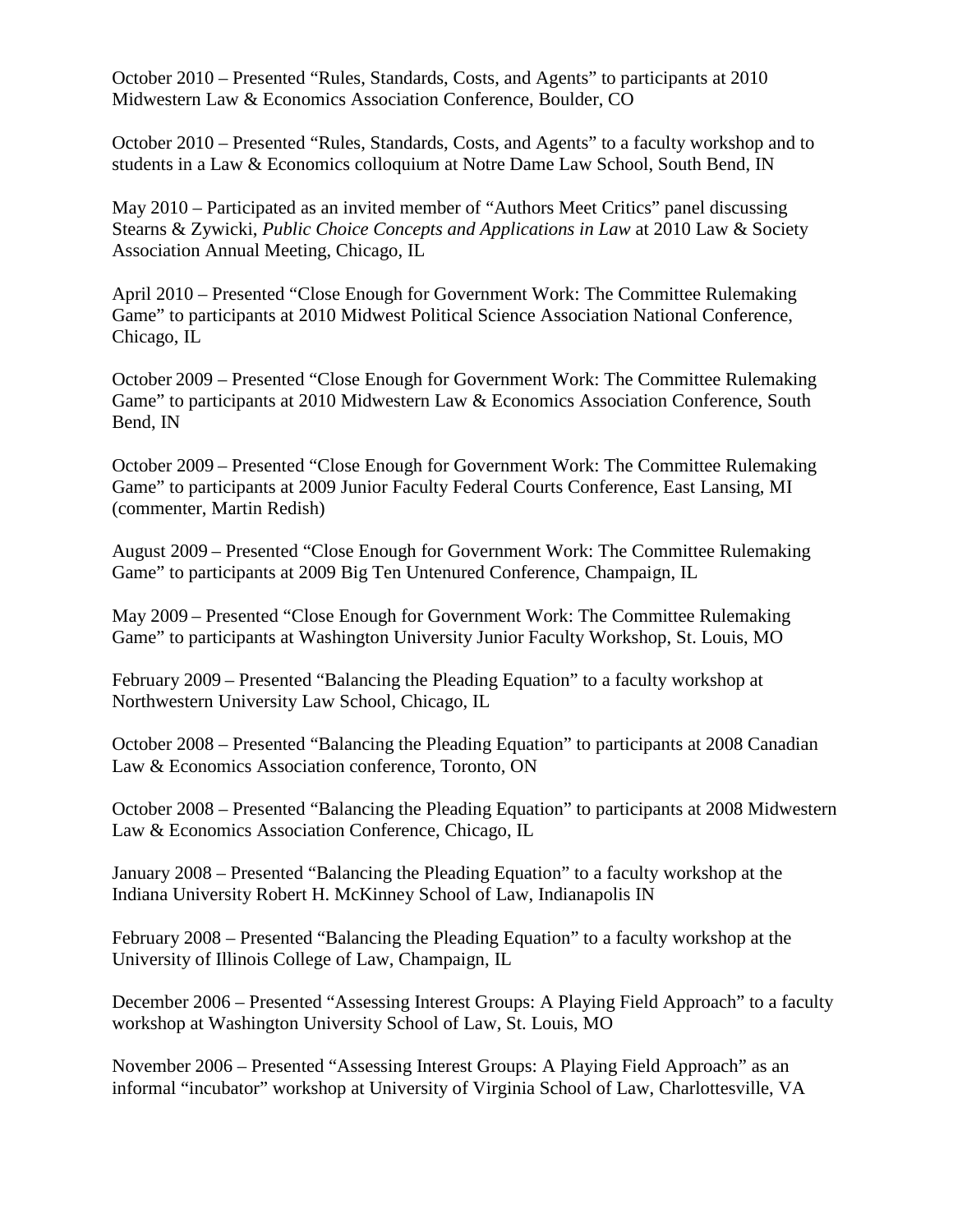October 2006 – Presented "Assessing Interest Groups: A Playing Field Approach" to participants at 2006 Midwestern Law & Economics Association conference, Lawrence, KS

August 2006 – Presented "Assessing Interest Groups: A Playing Field Approach" to participants at 2006 Big Ten Untenured Conference, Bloomington, IN

October 2005 – Presented "Assessing Interest Groups: A Playing Field Approach" to a faculty workshop at Marquette University, Milwaukee, WI

October 2005 – Presented "Assessing Interest Groups: A Playing Field Approach" to a faculty workshop at University of Cincinnati College of Law, Cincinnati, OH

August 2005 – Presented "Assessing Interest Groups: A Playing Field Approach" to a faculty workshop at Florida State University College of Law, Tallahassee, FL

# **SPECIAL PROFESSIONAL ACTIVITIES**

July 2014-Present – Member, Utah Advisory Committee on Rules of Civil Procedure

 $2014$  – Peer reviewer for JOURNAL OF LAW & COURTS

2010-2014 – Supreme Court opinion review podcasts for Federalist Society

2012 – Peer reviewer for JOURNAL OF LEGAL STUDIES

2007-08 – Advisor/committee member for S.J.D. student preparing thesis on the intersection of Korean and U.S. antitrust law

2007 – Peer reviewer for REVIEW OF LAW & ECONOMICS

2006 – Participated as academic *amicus curiae* in connection with *Bell Atlantic Corp. v. Twombly*, 550 U.S. 544 (2007)

# **MEMBERSHIPS**

Midwestern Law & Economics Association

Midwestern Political Science Association

American Political Science Association

American Law & Economics Association

American Bar Association, Antitrust Section

State Bar of Texas

Admitted to practice law in Texas, Fifth Circuit Court of Appeals, Seventh Circuit Court of Appeals, Southern District of Texas, Eastern District of Wisconsin.

# **COURSES TAUGHT**